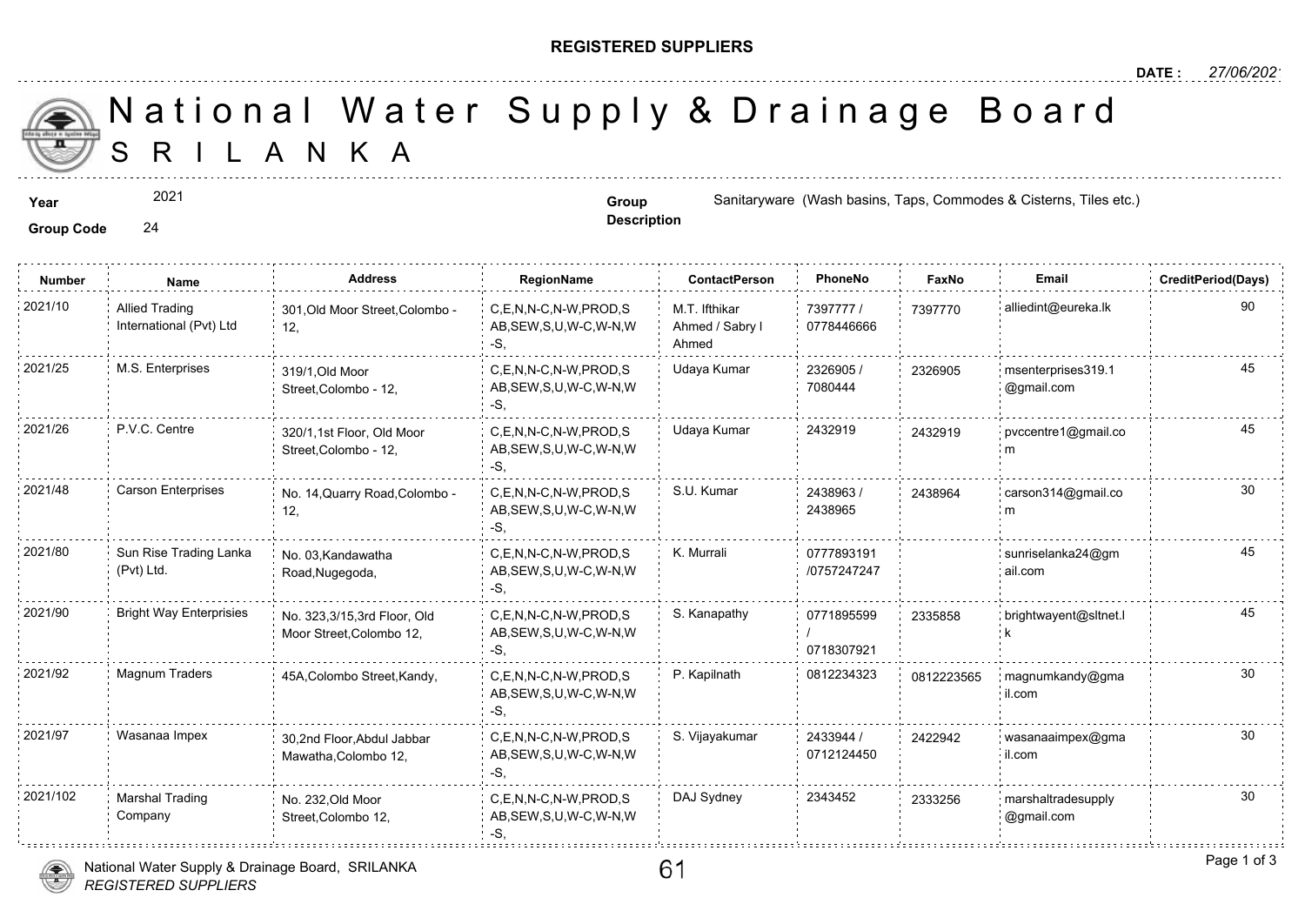

## S R I L A N K A National Water Supply & Drainage

2021

**Description**

**Year Group Group** Sanitaryware (Wash basins, Taps, Commodes & City, Commodes & City, Commodes & City, Taps, Commodes & City, Taps, Commodes & City, Taps, Commodes & City, Taps, Commodes & City, Taps, Commodes & City,

**Group Code** 24

| <b>Number</b> | Name                                             | <b>Address</b>                                          | RegionName                                                | <b>ContactPerson</b>                             | PhoneNo                               | Faxl   |
|---------------|--------------------------------------------------|---------------------------------------------------------|-----------------------------------------------------------|--------------------------------------------------|---------------------------------------|--------|
| 2021/165      | Global Lanka<br>Enterprises                      | 323, 3/11, Old Moor<br>Street, Colombo - 12,            | C,E,N,N-C,N-W,PROD,S<br>AB, SEW, S, U, W-C, W-N, W<br>-S. | Anton Roshan                                     | 2321818/<br>2321919                   | 232181 |
| 2021/166      | Zion Exim                                        | 319, Old Moor Street, Colombo -<br>12,                  | C.E.N.N-C.N-W.PROD.S<br>AB, SEW, S, U, W-C, W-N, W<br>-S. | Anton Roshan                                     | 4276829                               | 427682 |
| 2021/182      | Wino Trading (Pvt) Ltd.                          | No.314 - 2/1, Old Moor<br>Street, Colombo 12,           | C,E,N,N-C,N-W,PROD,S<br>AB, SEW, S, U, W-C, W-N, W<br>-S. | virosh                                           | 0714727427<br>0716024090              |        |
| 2021/185      | New Lanka Steel Centre                           | No. 12, Colombo Street, Kandy,                          | C,E,N,N-C,N-W,PROD,S<br>AB, SEW, S, U, W-C, W-N, W<br>-S, | <b>MJM Razeek</b>                                | 0812224285<br>0775220615              | 081220 |
| 2021/208      | <b>Allied Trading</b><br>International (Pvt) Ltd | 301, Old Moor Street, Colombo -<br>12,                  | C.E.N.N-C.N-W.PROD.S<br>AB, SEW, S, U, W-C, W-N, W<br>-S. | M.T. Ifthikar<br>Ahmed / Sabry<br>Ifthikar Ahmed | 7397777 /<br>0778446699<br>0778446666 | 739777 |
| 2021/377      | Libra Agency                                     | No. 30-1/1, Abdul Jabbar<br>Mawatha, Colombo 12,        | C,E,N,N-C,N-W,PROD,S<br>AB, SEW, S, U, W-C, W-N, W<br>-S, | M Balakrishnan                                   | 5836427                               | 245895 |
| 2021/421      | Union Hardware                                   | 278, Galle Road, Ratmalana,                             | C.E.N.N-C.N-W.PROD.S<br>AB, SEW, S, U, W-C, W-N, W<br>-S, | <b>ACM Mansoor</b>                               | 2761100                               | 273725 |
| 2021/451      | S/L State Trading (Gen)<br>Corporation Ltd.      | 100, Nawam<br>Mawatha, Colombo 02,                      | C.E.N.N-C.N-W.PROD.S<br>AB, SEW, S, U, W-C, W-N, W<br>-S. | <b>Mahesh Mendis</b>                             | 2422342/4                             | 244797 |
| 2021/490      | Cooper International                             | No.293,1/1 First Floor, Old Moor<br>Street, Colombo 12, | C,E,N,N-C,N-W,PROD,S<br>AB, SEW, S, U, W-C, W-N, W<br>-S, | R Dhananjith                                     | 2433659 /<br>2444868                  | 233714 |
|               |                                                  |                                                         |                                                           |                                                  |                                       |        |